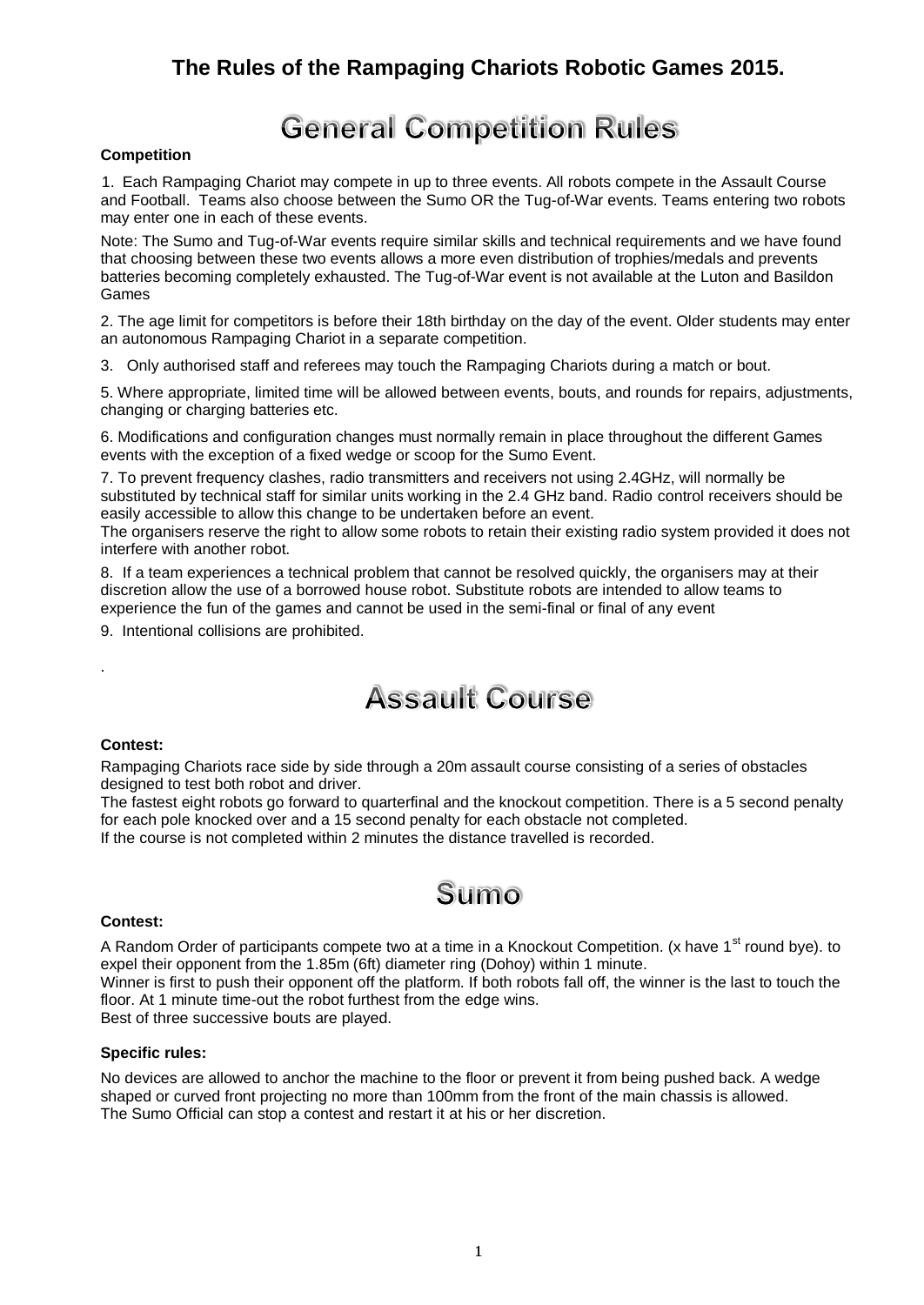## **Tug of War**

#### **Contest**:

A Random Order of participants compete two at a time in a Knockout Competition. (x have 1<sup>st</sup> round bye). A line attaches the robots to each other. Each machine stands equidistant on either side of a chasm. The winner is the machine that pulls its opponent over the edge into the chasm. In the event of neither machine being pulled over the edge within 30 seconds, the machine farthest from the chasm after 30 seconds will be declared the winner.

Best of three successive pulls are played.

#### **Specific rules**:

An 8mm eyebolt or similar must be fitted to the rear of each machine at a height of 8cm from the ground. No devices are allowed to anchor the machine to the floor or prevent it from being pulled back.



#### **Contest:**

Teams of 2 a side play football on a pitch 5m wide and 5m long with a 1m wide net at opposite corners. Random Order of teams compete in a Knockout Competition. (x have  $1<sup>st</sup>$  round Bye)

Winner is the team that scores the most goals within 3 minutes. If after 3 minutes the result is a draw, extra time of 1 minute will be played and the 'golden goal' rule applies. If after a total of 4 minutes the result is a draw simultaneous penalties will be taken with an inert goalkeeper facing towards the centre. The team to score the first goal wins. Individual contestants may form teams before the day of the event, otherwise officials will assign teams on the day.

Competitors must not tackle an opponent who is not in possession of the ball. Two Yellow cards = Red card which results in the offending robot being sent off the pitch for 30 Seconds or 1 minute. (Referees Decision)

#### *Specific rules*

*Electric or spring actuators to 'kick' the ball are permitted. Machines must not have a scoop or bucket that can hold the ball but may have one pair of guides that project no more than 50mm from the front of the main chassis*

# **Autonomous Competition**

To enable senior pupils and students of 18 years and over to participate, we intend to have an event for Autonomous Rampaging Chariots. We challenge senior school and university students to modify a standard Rampaging Chariot (or similar size robot) to undertake any of the Sumo, Assault Course, Tug-of-War or Football events with no human intervention.

We also welcome static displays of any robots that will help to foster young people's interest in engineering.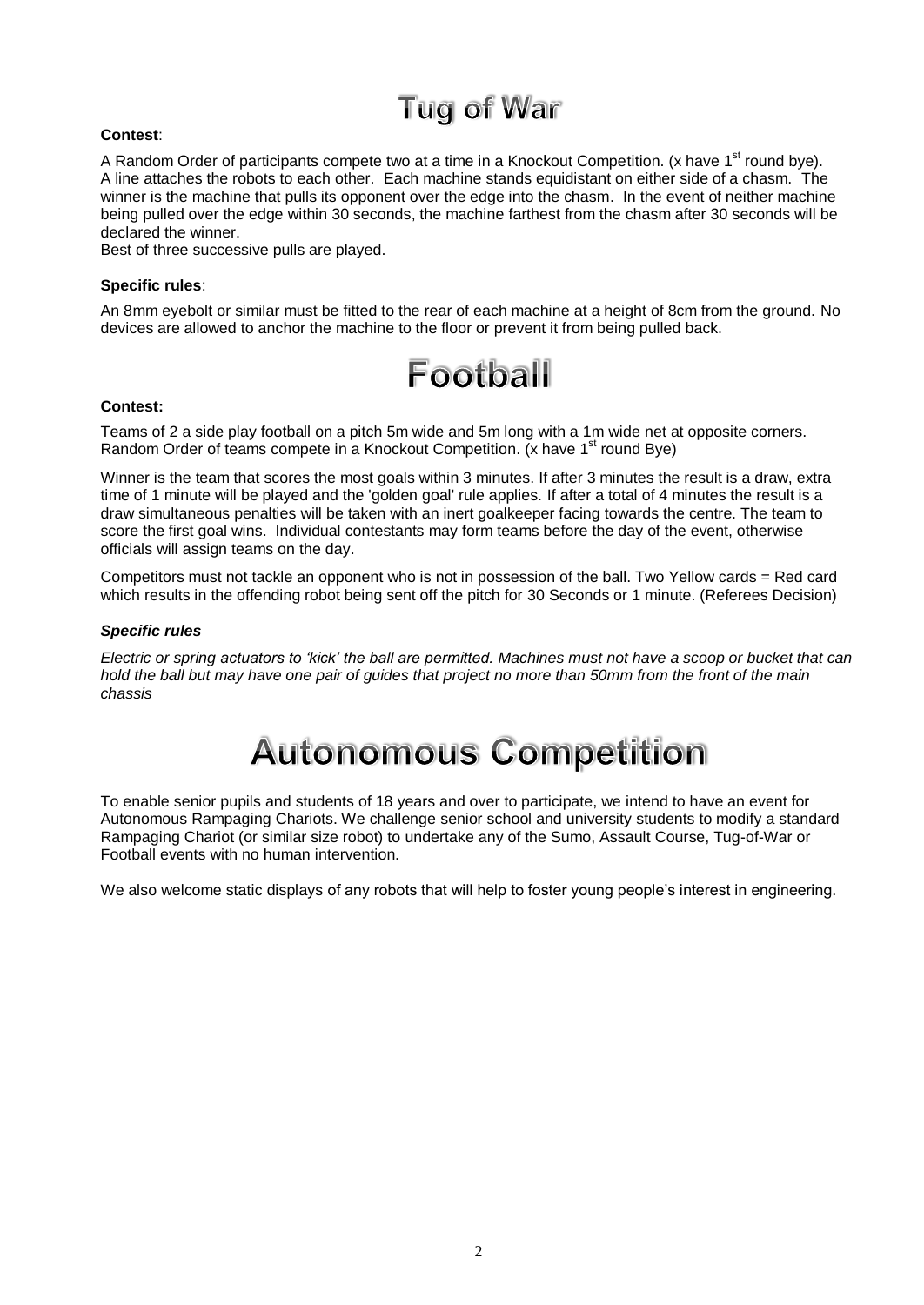### **Safety**

1. Please be aware that building and operating robots can be hazardous if basic safety precautions are not taken. We will take all reasonable precautions to ensure that 'live' events are conducted in such a manner that safety of all personnel is our highest priority. We can only ask that when building and testing your robots at home, school etc., you also take the same approach of safety first. If you have any concerns regarding safety issues, you are encouraged to contact Rampaging Chariots Guild for guidance.

2. Entries will be inspected for safety and reliability before being allowed to compete. The organisers reserve the right to ban or disqualify any entry that in their opinion is, or could be, unsafe and could cause injury to people, damage to the venue, equipment or is not in the spirit of the Rampaging Chariots Robotic Games.

3. Any moving arm, lever or mechanism that could cause personal injury to competitors or others must be fitted with a visible locking pin that shows that the arm/lever/mechanism is securely locked into place when not in competition. Locking pins must be painted red and must be in place at all times except while the entry is competing or is being worked on. These locking pins are not included in the weight of the entry.

4. Sharp edges on the exterior of the robot are prohibited.

5. No spinning arms or weapons of any type are permitted

6. Maintenance within the pits area will be limited to basic hand tools. Maintenance involving the use of sharp tools is only to be undertaken by pupils or cadets under the direct supervision of an adult engineer or staff member. Technical staff will be available to assist if a maintenance operation requires the use of a power tool. No grinding or welding will be permitted. You should ensure you bring along any personal protective equipment such as goggles, gloves etc. you may need to safely maintain your robot.

7. Saturn X Radio receivers will maintain the last valid signal received in the event of a transmitter power failure. If a false signal is received outside the normal control range (This could be caused by interference or corruption of the transmitter signal.) the Rampaging Chariot will come to a halt. This feature is incorporated into the electronic motor drive boards supplied by the Rampaging Chariots Guild.

8. Any autonomous Rampaging Chariot must be fitted with a remote kill function that brings all of the robot functions to a halt.

9. All Rampaging Chariots are to be fitted with at least one visible red power-on light that illuminates when the power is connected. This light(s) should normally be on the back of the chassis.

10.You may only activate your robot in the Pits and the Arena. In the Pits, power is only to be connected when the robot is off the ground with its wheels free to rotate. In the Arena, the person connecting the power must stand to the side of the robot.

### **Definition of a Rampaging Chariot**

A Rampaging Chariot is a radio controlled sporting vehicle designed to undertake the Assault Course, Sumo, Tug-of-War and Two-a-Side Football events of the Rampaging Chariots Robotic Games.

A Rampaging Chariot must conform to the following characteristics:

- 1. Four Wheels (Tracks may be fitted)
- 2. Tank type steering (Also called 'skid' or 'differential' steering allowing a zero radius turning circle)
- 3. Powered by two cordless electric drill motors fitted with epicyclic gearboxes
- 4. Energised by battery power

5. Two motor control boards built by students to a standard design and containing a PIC microcontroller loaded with standard software issued by the Rampaging Chariots Guild.

### Construction

If circumstances demand, the organisers, at their sole discretion, reserve the right to alter or change these specifications.

Entries must be largely built by students although assistance from parents or teachers is permitted.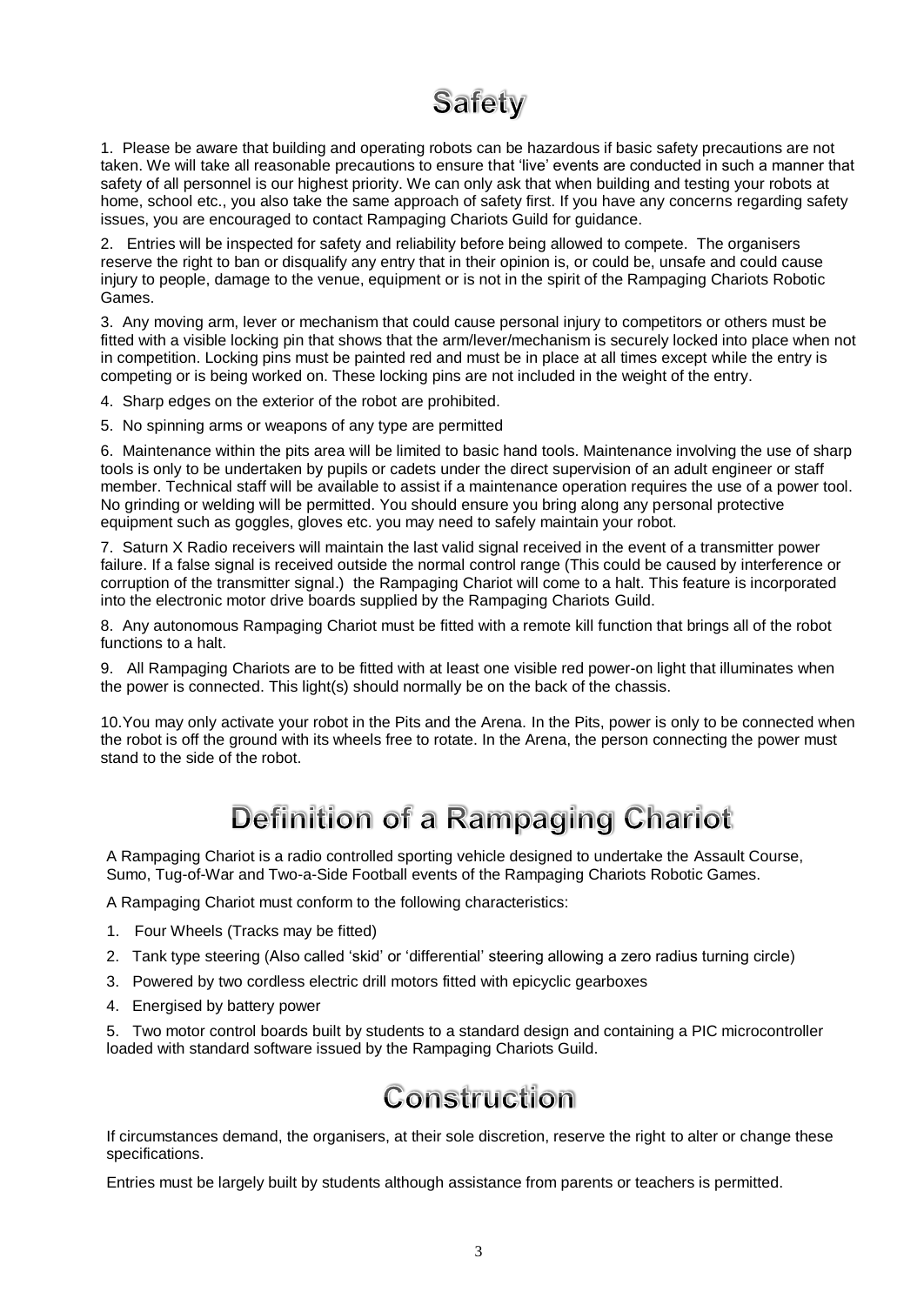We encourage modifications to standard Rampaging Chariots within the rules, but the aims and spirit of the Rampaging Chariots Project is paramount. Our aims are to interest young people in engineering and provide a fair and fun competition. Modifications should ideally show engineering innovation and involve minimum cost, simplicity, ease of manufacture and maximum reliability.

We will not allow the Rampaging Chariots Robotic Games to be compromised by unfair competition using expensive or purpose built professionally made components.

3D printed components must be designed and coded by the pupils/cadets, but may be printed at another school.

All robots will be inspected by experienced engineers to confirm the construction is within the spirit of the competition and commensurate with that expected from school pupils below the age of 18 with access to normal school workshop tools and facilities.

If you consider that your design of robot may not comply with either the rules or spirit of the Rampaging Chariots Robotic Games, please contact the Rampaging Chariots Guild by email for guidance: technical@rampagingchariots.org.uk

The decision of the judges is final.

#### **Weights and Dimensions**

The Maximum Weight is 12Kg.

The Maximum Dimensions are 600mm long, 400mm wide and 350mm high. The height limit is to enable robots to pass under the pivot point of the Assault Course Paddle

For Sumo only, a wedge shaped or curved front projecting no more than 100mm from the front of the main chassis is allowed. It must be fitted and detached in less than 1 minute.

For Football, an electric or spring powered actuator to 'kick' the ball is permitted. Machines must not have a scoop or bucket that can hold the ball but may have one pair of guides that project no more than 50mm from the front of the main chassis

#### **Motors**

Motive power must be two cordless electric drill motors fitted with epicyclic gearboxes. An adittional drill motor or spring is allowed to power a football kicker*.* Kinetic energy storage devices for example a flywheel are not permitted.

#### **Batteries**

1. The following battery technologies are permitted: NiCd, NiMH, Sealed Lead Acid Gel (SLA).

Lithium-Ion batteries that are designed specifically for cordless electric drills are also permtted provided that the charger that is used for this type of battery is the one sold by the same drill manufacturer specifically for charging this model of battery.

- 2. Cordless drill batteries must be charged using the matching charger supplied with the cordless drill. Other types of battery (excluding Lithium-Ion) should be charged using commercially available chargers suited to the battery technology and capacity used.
- 3. Cordless electric drill batteries and associated chargers must not be modified in any way.
- *4.* Maximum battery voltage is a nominal 18v DC. (i.e. A maximum of 20v when fully charged)
- 5. The safety precautions and charging technique published by the drill manufacturer must be followed.
- 6. Each individual battery pack must be protected by a 15 or 20 Amp fuse. The fuse should be connected to the battery pack final output positive terminal and be easy to replace. (Note: Future kits will be issued with appropriate fuses. Fuses will be available for retrofit at the Games for existing kits.)
- 7. Batteries must be firmly attached to the chassis and be easily removable for charging
- 8. All power connections must be of an adequate grade and adequately insulated. Cables must be routed